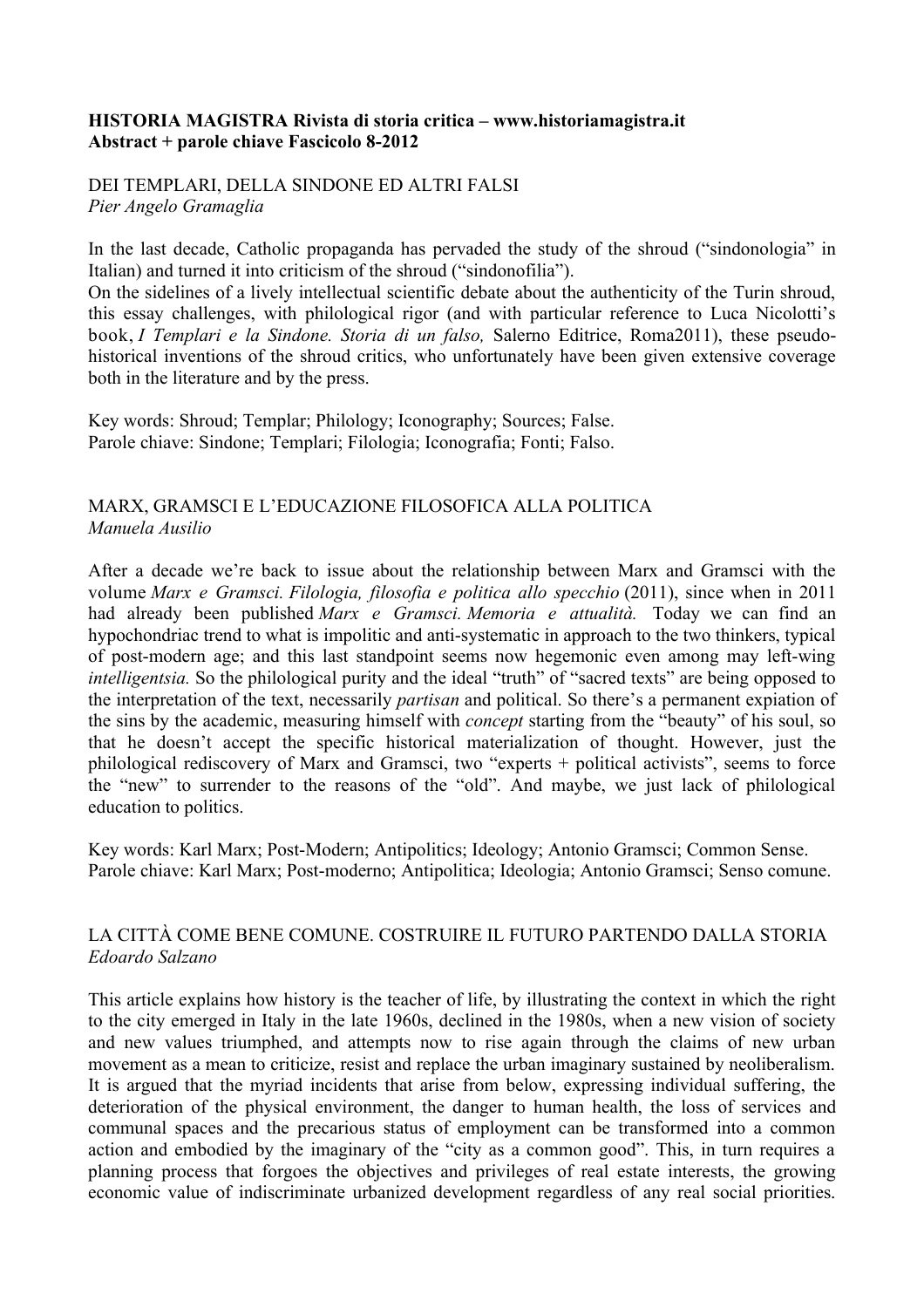Instead it has embrace the welfare of present and future populations, in terms of health, access to resources, common goods, both natural and historical, regardless of social, cultural, or economic conditions.

Key words: The Right to the City; New Urban Movement; Neoliberalism; "City as a Common Good"; Planning.

Parole chiave: Diritto alla città; Nuovi movimenti urbani; Il neoliberismo; "Città come bene comune"; La pianificazione.

### LO «SPIRITO MAGIARO». DESTRE E NAZIONALISMO IN UNGHERIA *Massimo Congiu*

Fidesz and Jobbik are the most important Hungarian right wing parties. The first one leads actually a government which has such a majority in the Parliament that gives it the opportunity to rule the country without having to face an effective opposition. This situation allowed it to change the preexisting Constitution with a conservative and nationalist Charter. The second one represents the most extreme aspirations of the Hungarian political right wing and its references are more proletarian and militant than the ones of the Fidesz. Jobbik has actually three eurodeputies and 47 deputies at the Hungarian Parliament. For a better comprehension of the Magyar nationalism it is very useful to consider such crucial moments of the contemporary history of the country as for instance the peace treaties that followed the end of the First World War and imposed to Hungary such severe territorial losses. The treaties have become the subject of a rhetoric which is based upon the historical injustice that Hungary suffered. This aspect is part of the Hungarian collective feeling and it is one of the main topics of the conservative circles and the radical right wing.

Key words: Fidesz; Sacral Nationalism; Bonapartism; Trianon; Magyarism; Jobbik. Parole chiave: Fidesz; Nazionalismo sacrale; Bonapartismo; Trianon; Magiarismo; Jobbik.

#### #UKRIOTS! IL WEB NEI DISORDINI INGLESI DELL'AGOSTO 2011 *Collettivo Infofreeflow*

The *UkRiots* – as the riots erupted in many areas of London and of other cities in the United Kingdom between  $6<sup>th</sup>$  and  $10<sup>th</sup>$  August 2011, following the death of Mark Duggan, were labelled in the global communications platforms – were an explosion of collective rage which came few months after another resounding warning, signaling an ever – expanding social discontent: the one expressed by the students autumn protests against increased university tuition fees, culminated il London on 25<sup>th</sup> November 2010, with the occupation of the Millbank Tower, the headquarters of English tories. Two traits were shared by both revolts. Set in a frame of economic crisis, where even the most weak members of the middle class begin to be entangled in processes of impoverishment and proletarization, they represent a moment of opposition against the austerity measures enacted by the scheme of "Big Society" formulated by the Cameron cabinet. Nevertheless they find another linking point in the broad resort to digital technologies by all the parties involved.

The purpose of this article is to probe the relation occurred between the UkRiots and the digital media platforms crossed, with different goals and objectives, by the different parties with clashed on either side of the barricade.

Key words: London; Riots; Crowdsourcing; Journalism; Twitter; BlacBerry. Parole chiave: Londra; Disordini; Crowdsourcing; Giornalismo; Twitter; BlacBerry.